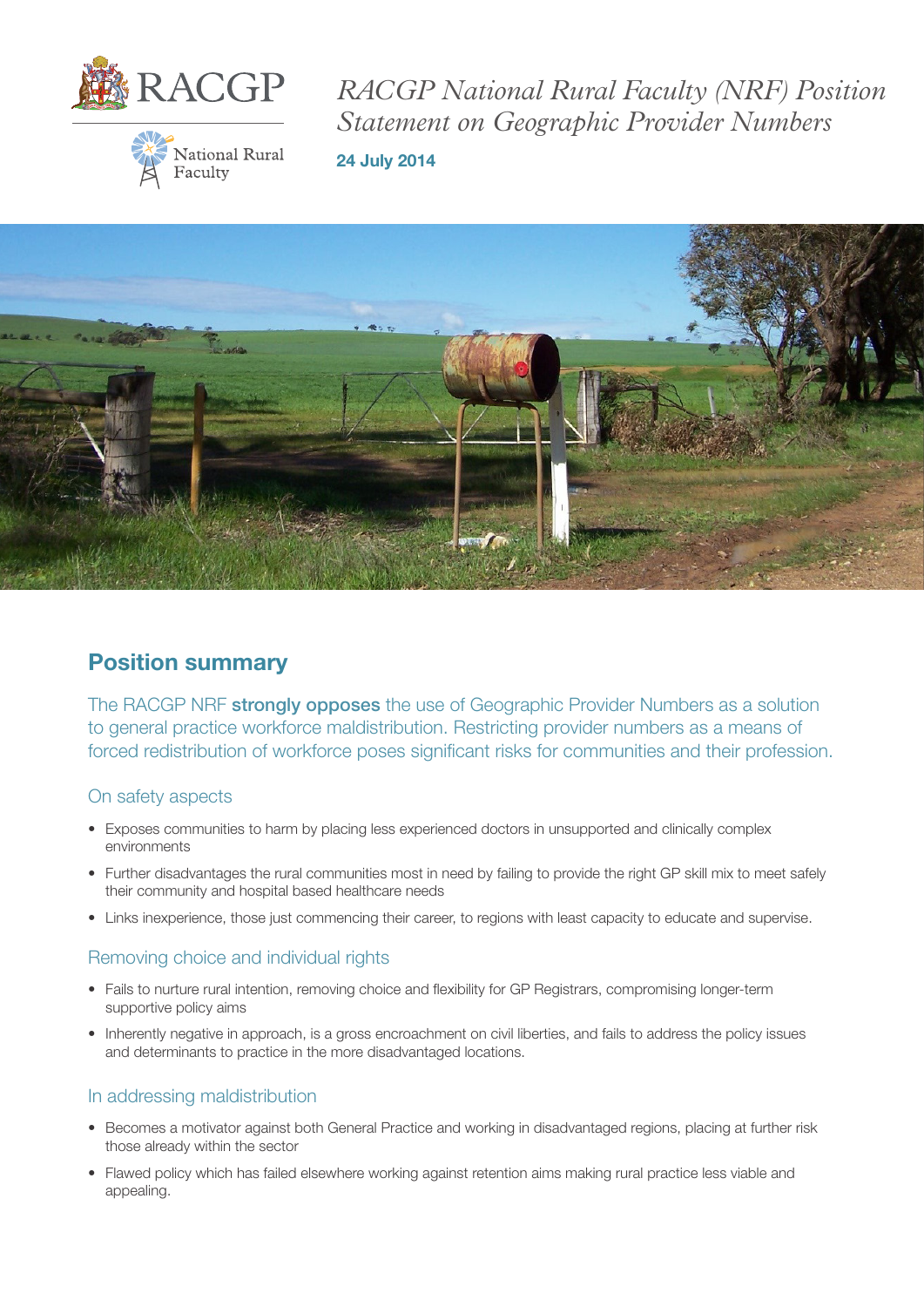The following Position Statement expands on these important areas and outlines a preferred policy approach utilising existing policy levers which allow for flexibility and choice.

## Introduction

Virtually all countries have a geographic maldistribution of health workforce, with deficits in rural and remote and urban fringe regions relating to a complex matrix of factors. These policy influences, both historical and cultural, comprise a range of choice of lifestyle factors including part-time and on-call arrangements, family and social ties, spouse employment opportunities, access to secondary and tertiary education services for children, overall income and professional ambitions. To improve the geographic distribution of doctors, governments typically have considered combinations of compulsory service and incentives.<sup>1</sup> In that context it appears logical to allocate provider numbers to regions according to population demographic with weightings for low economic status.

However, the notion of allocating Provider Numbers to specific towns is inherently faulty. Important policy requirements such as the clinical and health needs profile and capacity to provide social and collegiate support to the trainee are overlooked. Similarly, policy context, the financial and administrative aspects of practice sustainability, is also overlooked. These policy anomalies, set against an already ineffectual policy framework, underpinned by a flawed Australian Standard Geographical Classification (ASGC) system, predestine policy failure.

General practices operate in a predominantly private business model with a complex range of market forces including infrastructure, changing labour market supply and service construct and broader affordability markers. Population demographics dictate the GP skill mix to meet safely their community and hospital based health care needs. Practices located in regions of socio-economic disadvantage are often themselves disadvantaged. There is a strong reliance on rural GPs to balance a high clinical workload, in workforce shortage areas, with a training commitment as well as meet their own training needs.

### Impacts on the profession

Medicine is a profession. It is a gross encroachment on civil liberties to be bonded to work in a particular geographic location. It is important to acknowledge that whilst GPs receive government funding indirectly through Medicare, its design as a social insurance scheme means it provides rebates to patients, not the doctor, to support a key policy aim of equitable access to primary medical services. General Practitioners are not public sector employees. The policy option to create salaried GP positions in any geographic location is available to state and territory governments, thereby diminishing the need for bonding. However salaried positions come at a significant public cost, requiring a lucrative salary and on-costs such as leave benefits and superannuation.

The Australian taxpayer invests heavily in medical education and logically seeks a return on its investment, but strategies to reduce urban-rural health disparities and improve the health of those living in rural and remote communities must consider the underlying capacity of general practice. A forced distributional policy applied to one sector of the workforce can only undermine general practice as a career of choice. A highly motivated future rural workforce is an invaluable resource unlikely to be obtained through coercive measures, as was demonstrated by the earlier 10 year (provider number) moratorium scheme for international medical graduates.

## Geographic restrictions no solution for rural

Targeted workforce policy must be developed in line with the realities of rural practice, taking into consideration existing workforce shortages and service gaps. Responsive policy must address key barriers and ensure rural general practice remains a viable and attractive career within the wider field of medicine. Applying a forced distribution strategy not only erodes doctors' independence to choose workplace location, it also adds to bureaucracy through a centralised workforce planning mechanism. Letting the market organise the workforce is almost always more efficient together with incentivised supports and increased training positions for rural and remote practice.